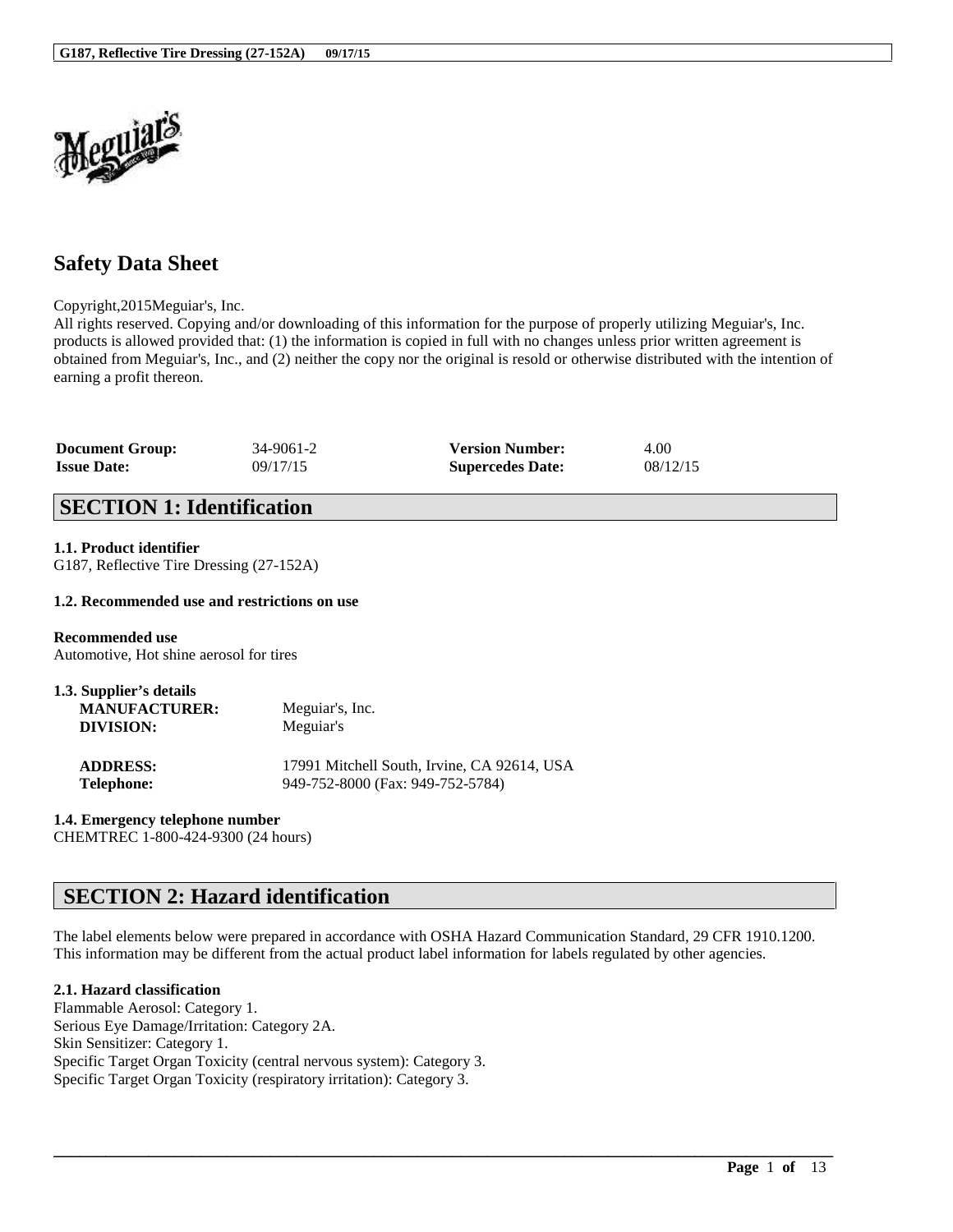**2.2. Label elements Signal word** Danger

**Symbols** Flame | Exclamation mark |

#### **Pictograms**



**Hazard Statements** Extremely flammable aerosol.

Causes serious eye irritation. May cause an allergic skin reaction. May cause respiratory irritation. May cause drowsiness or dizziness.

#### **Precautionary Statements General:**

Keep out of reach of children.

#### **Prevention:**

Keep away from heat/sparks/open flames/hot surfaces. - No smoking. Do not spray on an open flame or other ignition source. Pressurized container: Do not pierce or burn, even after use. Avoid breathing dust/fume/gas/mist/vapors/spray. Use only outdoors or in a well-ventilated area. Wear protective gloves and eye/face protection. Wash thoroughly after handling. Contaminated work clothing must not be allowed out of the workplace.

#### **Response:**

IF INHALED: Remove person to fresh air and keep comfortable for breathing. IF IN EYES: Rinse cautiously with water for several minutes. Remove contact lenses, if present and easy to do. Continue rinsing. If eye irritation persists: Get medical advice/attention. IF ON SKIN: Wash with plenty of soap and water. If skin irritation or rash occurs: Get medical advice/attention. Wash contaminated clothing before reuse. Call a POISON CENTER or doctor/physician if you feel unwell.

\_\_\_\_\_\_\_\_\_\_\_\_\_\_\_\_\_\_\_\_\_\_\_\_\_\_\_\_\_\_\_\_\_\_\_\_\_\_\_\_\_\_\_\_\_\_\_\_\_\_\_\_\_\_\_\_\_\_\_\_\_\_\_\_\_\_\_\_\_\_\_\_\_\_\_\_\_\_\_\_\_\_\_\_\_\_\_\_\_\_

#### **Storage:**

Protect from sunlight. Do not expose to temperatures exceeding 50C/122F. Store in a well-ventilated place. Keep container tightly closed. Store locked up.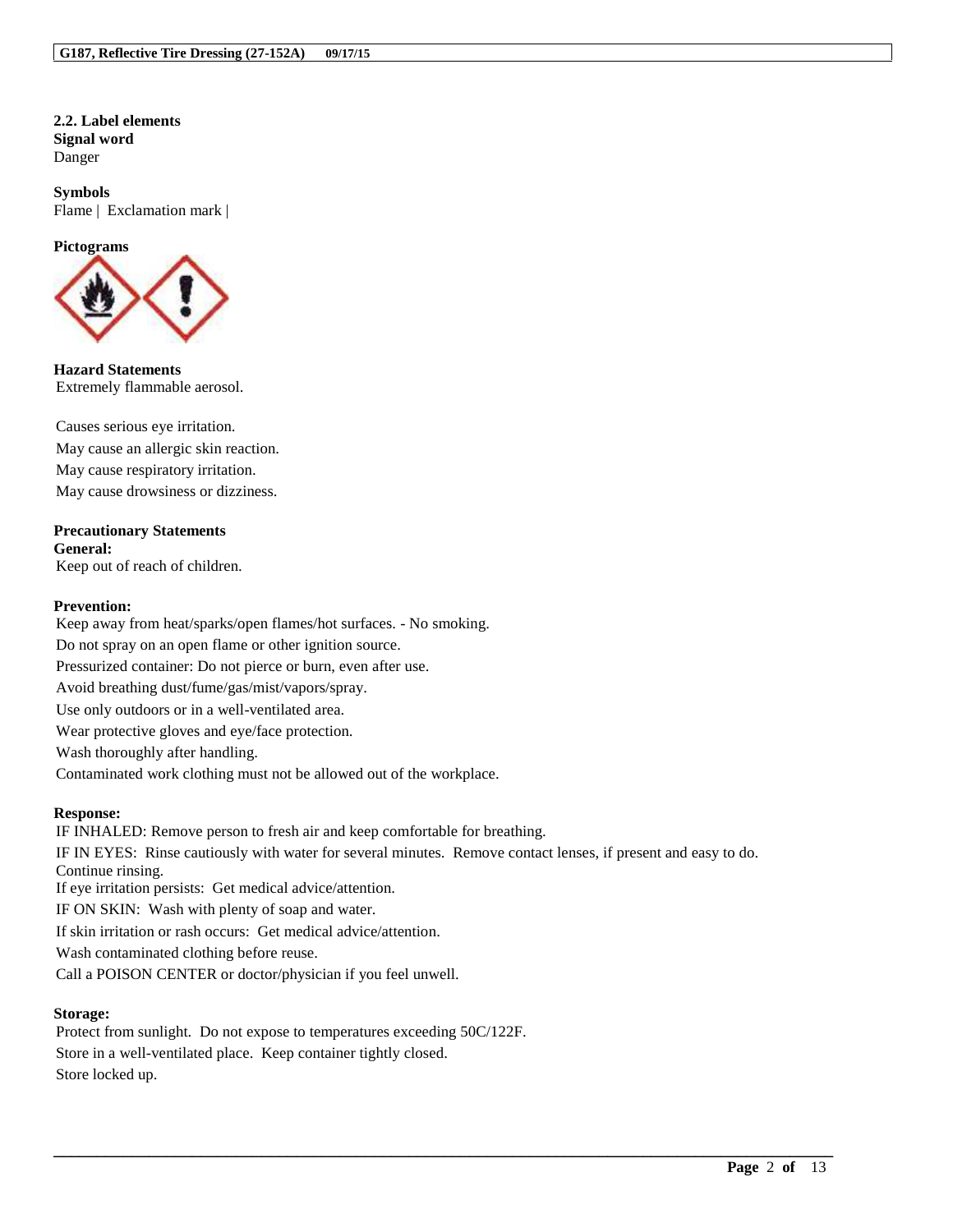#### **Disposal:**

Dispose of contents/container in accordance with applicable local/regional/national/international regulations.

#### **2.3. Hazards not otherwise classified**

None.

9% of the mixture consists of ingredients of unknown acute oral toxicity. 9% of the mixture consists of ingredients of unknown acute dermal toxicity. 37% of the mixture consists of ingredients of unknown acute inhalation toxicity.

# **SECTION 3: Composition/information on ingredients**

| Ingredient                             | C.A.S. No. | $%$ by Wt                 |
|----------------------------------------|------------|---------------------------|
| Heptane                                | 142-82-5   | 25 - 50 Trade Secret *    |
| Hydrotreated light naphtha (petroleum) | 64742-49-0 | 25 - 50 Trade Secret *    |
| Methyl Acetate                         | $79-20-9$  | 25 - 50 Trade Secret $*$  |
| Acetone                                | $67-64-1$  | 10 - 25 Trade Secret $*$  |
| <b>HYDROTREATED LIGHT PETROLEUM</b>    | 64742-47-8 | 10 - 25 Trade Secret $*$  |
| <b>DISTILLATES</b>                     |            |                           |
| Oxide glass chemicals                  | 65997-17-3 | $0 - 10$ Trade Secret $*$ |

Any remaining components do not contribute to the hazards of this material.

\*The specific chemical identity and/or exact percentage (concentration) of this composition has been withheld as a trade secret.

# **SECTION 4: First aid measures**

### **4.1. Description of first aid measures**

#### **Inhalation:**

Remove person to fresh air. If you feel unwell, get medical attention.

#### **Skin Contact:**

Immediately wash with soap and water. Remove contaminated clothing and wash before reuse. If signs/symptoms develop, get medical attention.

\_\_\_\_\_\_\_\_\_\_\_\_\_\_\_\_\_\_\_\_\_\_\_\_\_\_\_\_\_\_\_\_\_\_\_\_\_\_\_\_\_\_\_\_\_\_\_\_\_\_\_\_\_\_\_\_\_\_\_\_\_\_\_\_\_\_\_\_\_\_\_\_\_\_\_\_\_\_\_\_\_\_\_\_\_\_\_\_\_\_

### **Eye Contact:**

Immediately flush with large amounts of water. Remove contact lenses if easy to do. Continue rinsing. Get medical attention.

#### **If Swallowed:**

Rinse mouth. If you feel unwell, get medical attention.

### **4.2. Most important symptoms and effects, both acute and delayed**

See Section 11.1. Information on toxicological effects.

### **4.3. Indication of any immediate medical attention and special treatment required**

Not applicable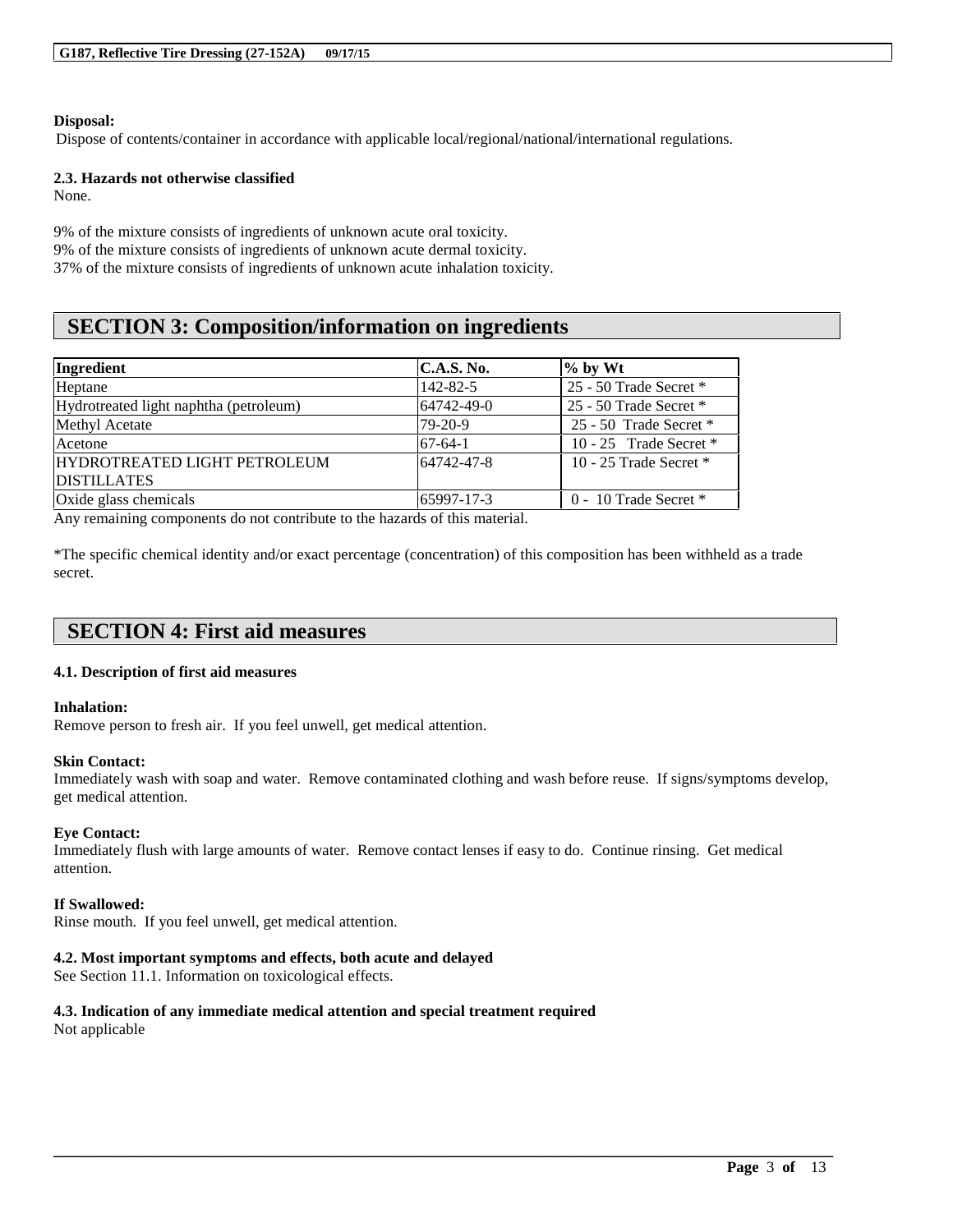# **SECTION 5: Fire-fighting measures**

### **5.1. Suitable extinguishing media**

Use a fire fighting agent suitable for the surrounding fire.

### **5.2. Special hazards arising from the substance or mixture**

Closed containers exposed to heat from fire may build pressure and explode.

### **5.3. Special protective actions for fire-fighters**

Water may not effectively extinguish fire; however, it should be used to keep fire-exposed containers and surfaces cool and prevent explosive rupture.

# **SECTION 6: Accidental release measures**

### **6.1. Personal precautions, protective equipment and emergency procedures**

Evacuate area. Keep away from heat/sparks/open flames/hot surfaces. - No smoking. Use only non-sparking tools. Ventilate the area with fresh air. For large spill, or spills in confined spaces, provide mechanical ventilation to disperse or exhaust vapors, in accordance with good industrial hygiene practice. Warning! A motor could be an ignition source and could cause flammable gases or vapors in the spill area to burn or explode. Refer to other sections of this SDS for information regarding physical and health hazards, respiratory protection, ventilation, and personal protective equipment.

### **6.2. Environmental precautions**

Avoid release to the environment. For larger spills, cover drains and build dikes to prevent entry into sewer systems or bodies of water.

### **6.3. Methods and material for containment and cleaning up**

Contain spill. Working from around the edges of the spill inward, cover with bentonite, vermiculite, or commercially available inorganic absorbent material. Mix in sufficient absorbent until it appears dry. Remember, adding an absorbent material does not remove a physical, health, or environmental hazard. Collect as much of the spilled material as possible using non-sparking tools. Place in a metal container approved for transportation by appropriate authorities. Seal the container. Dispose of collected material as soon as possible.

# **SECTION 7: Handling and storage**

### **7.1. Precautions for safe handling**

Keep out of reach of children. Keep away from heat/sparks/open flames/hot surfaces. - No smoking. Do not spray on an open flame or other ignition source. Do not pierce or burn, even after use. Avoid breathing dust/fume/gas/mist/vapors/spray. Do not get in eyes, on skin, or on clothing. Do not eat, drink or smoke when using this product. Wash thoroughly after handling. Contaminated work clothing should not be allowed out of the workplace. Avoid release to the environment. Wash contaminated clothing before reuse. Avoid contact with oxidizing agents (eg. chlorine, chromic acid etc.)

### **7.2. Conditions for safe storage including any incompatibilities**

Store in a well-ventilated place. Keep container tightly closed. Protect from sunlight. Do not expose to temperatures exceeding 50C/122F. Store away from heat. Store away from acids. Store away from oxidizing agents.

# **SECTION 8: Exposure controls/personal protection**

### **8.1. Control parameters**

#### **Occupational exposure limits**

If a component is disclosed in section 3 but does not appear in the table below, an occupational exposure limit is not available for the component.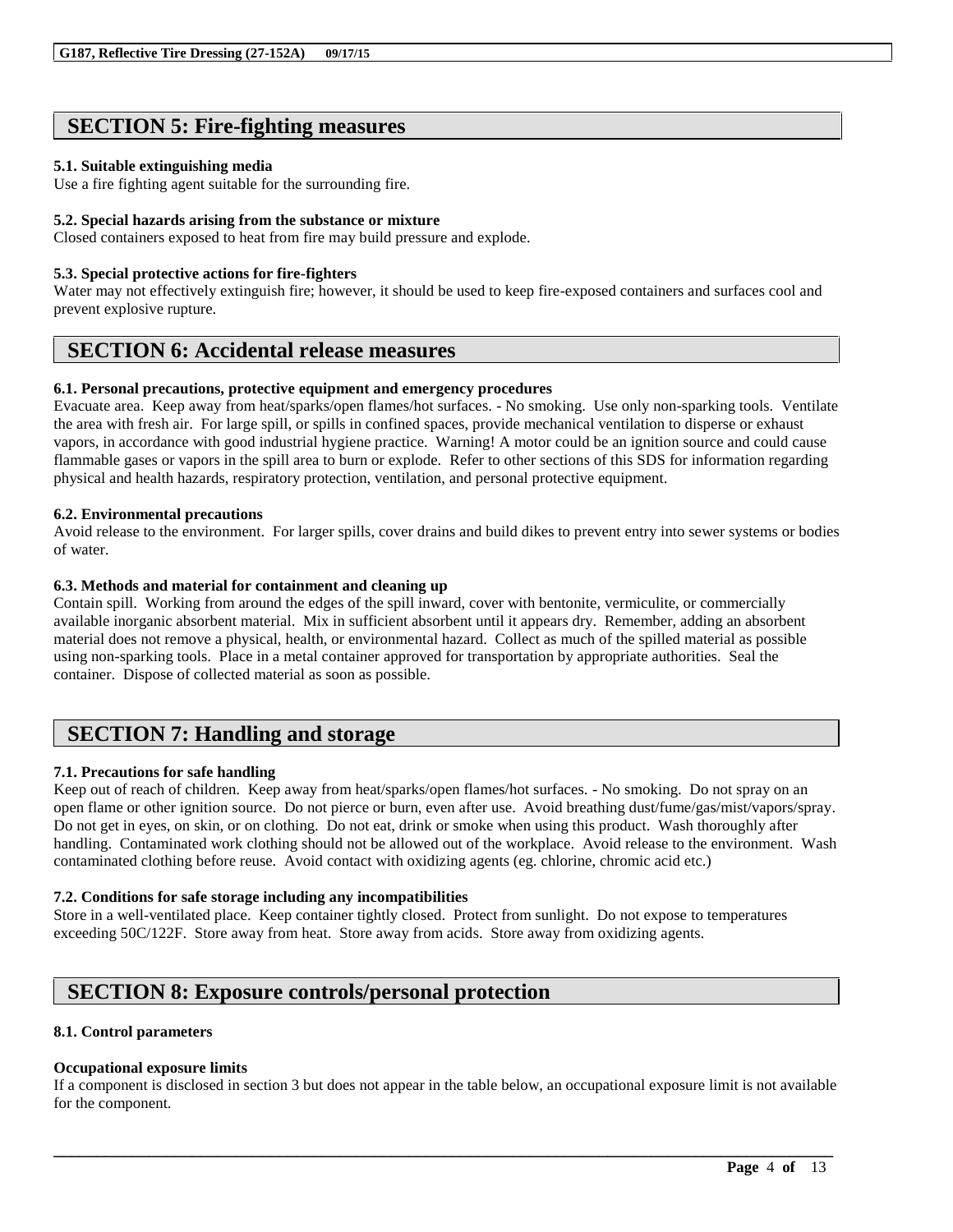| Ingredient                                         | <b>C.A.S. No.</b> | <b>Agency</b>              | Limit type                                                   | <b>Additional Comments</b>                     |
|----------------------------------------------------|-------------------|----------------------------|--------------------------------------------------------------|------------------------------------------------|
| Heptane                                            | 142-82-5          | <b>ACGIH</b>               | TWA:400 ppm;STEL:500 ppm                                     |                                                |
| Heptane                                            | 142-82-5          | <b>OSHA</b>                | $TWA:2000$ mg/m $3(500$ ppm)                                 |                                                |
| Kerosine (petroleum)                               | 64742-47-8        | <b>ACGIH</b>               | TWA(as total hydrocarbon<br>vapor, non-aerosol):200<br>mg/m3 | A3: Confirmed animal<br>carcin., Skin Notation |
| <b>HYDROTREATED LIGHT</b><br>PETROLEUM DISTILLATES | 64742-47-8        | <b>CMRG</b>                | $TWA:165$ ppm                                                |                                                |
| Hydrotreated light naphtha<br>(petroleum)          | 64742-49-0        | <b>CMRG</b>                | TWA:50 ppm                                                   |                                                |
| <b>CERAMIC FIBERS</b>                              | 65997-17-3        | <b>ACGIH</b>               | TWA(as fiber):0.2 fiber/cc                                   | A2: Suspected human<br>carcin.                 |
| Oxide glass chemicals                              | 65997-17-3        | Manufacturer<br>determined | TWA(as dust):10 mg/m3                                        |                                                |
| Acetone                                            | $67-64-1$         | <b>OSHA</b>                | TWA:2400 mg/m3(1000 ppm)                                     |                                                |
| Acetone                                            | $67-64-1$         | <b>ACGIH</b>               | $TWA:500$ ppm; $STEL:750$ ppm $AA:$ Not class. as human      | carcin                                         |
| Methyl Acetate                                     | 79-20-9           | <b>ACGIH</b>               | $TWA:200$ ppm; $STEL:250$ ppm                                |                                                |
| Methyl Acetate                                     | 79-20-9           | <b>OSHA</b>                | TWA:610 mg/m3(200 ppm)                                       |                                                |

ACGIH : American Conference of Governmental Industrial Hygienists

AIHA : American Industrial Hygiene Association

CMRG : Chemical Manufacturer's Recommended Guidelines

OSHA : United States Department of Labor - Occupational Safety and Health Administration

TWA: Time-Weighted-Average

STEL: Short Term Exposure Limit

CEIL: Ceiling

#### **8.2. Exposure controls**

#### **8.2.1. Engineering controls**

Use general dilution ventilation and/or local exhaust ventilation to control airborne exposures to below relevant Exposure Limits and/or control dust/fume/gas/mist/vapors/spray. If ventilation is not adequate, use respiratory protection equipment.

### **8.2.2. Personal protective equipment (PPE)**

#### **Eye/face protection**

Select and use eye/face protection to prevent contact based on the results of an exposure assessment. The following eye/face protection(s) are recommended:

Indirect Vented Goggles

### **Skin/hand protection**

Select and use gloves and/or protective clothing approved to relevant local standards to prevent skin contact based on the results of an exposure assessment. Selection should be based on use factors such as exposure levels, concentration of the substance or mixture, frequency and duration, physical challenges such as temperature extremes, and other use conditions. Consult with your glove and/or protective clothing manufacturer for selection of appropriate compatible gloves/protective clothing. Note: Nitrile gloves may be worn over polymer laminate gloves to improve dexterity. Gloves made from the following material(s) are recommended: Polymer laminate

If this product is used in a manner that presents a higher potential for exposure (eg. spraying, high splash potential etc.), then use of protective coveralls may be necessary. Select and use body protection to prevent contact based on the results of an exposure assessment. The following protective clothing material(s) are recommended: Apron - polymer laminate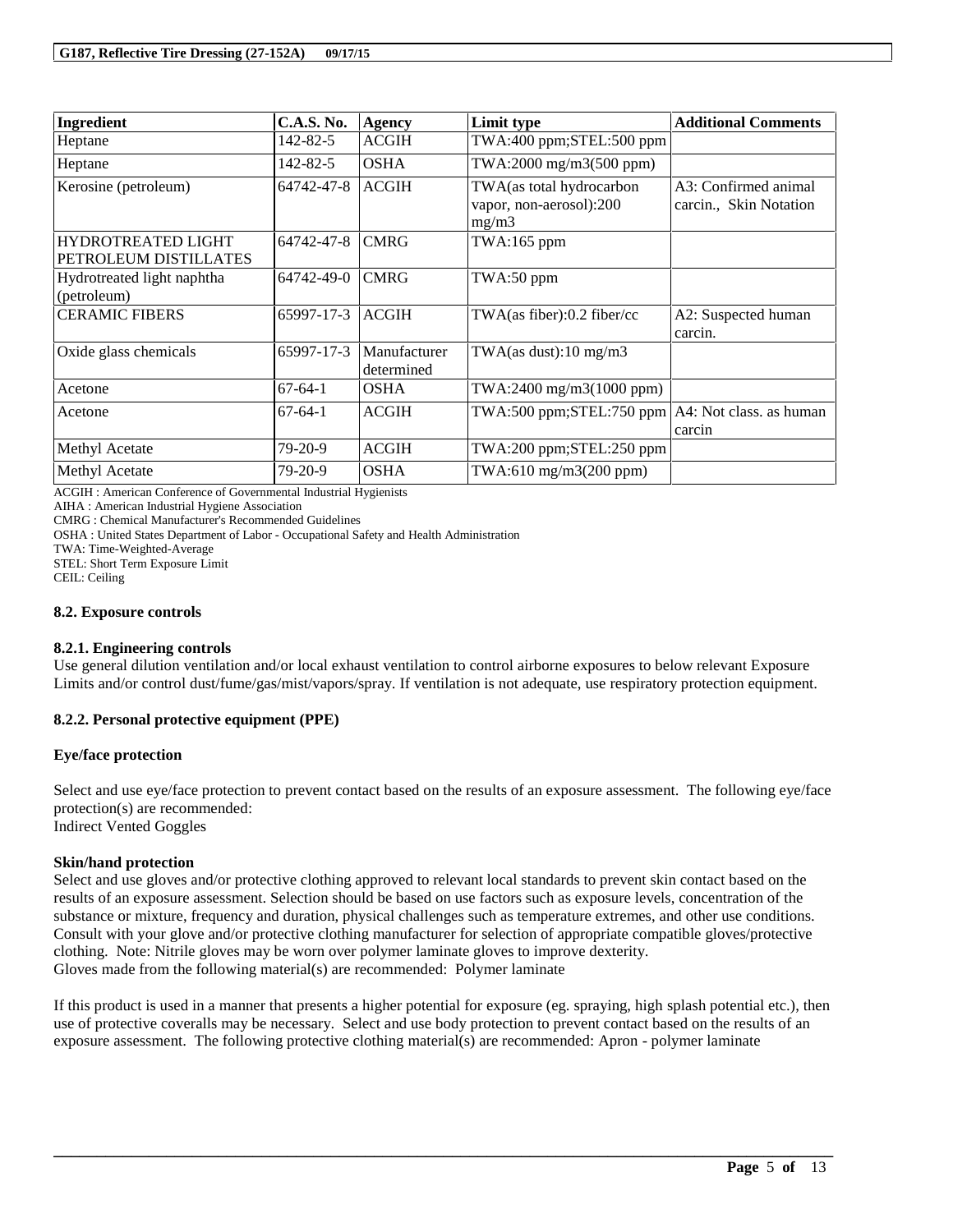### **Respiratory protection**

An exposure assessment may be needed to decide if a respirator is required. If a respirator is needed, use respirators as part of a full respiratory protection program. Based on the results of the exposure assessment, select from the following respirator type(s) to reduce inhalation exposure:

Half facepiece or full facepiece air-purifying respirator suitable for organic vapors and particulates

For questions about suitability for a specific application, consult with your respirator manufacturer.

# **SECTION 9: Physical and chemical properties**

#### **9.1. Information on basic physical and chemical properties**

| <b>General Physical Form:</b>          | Liquid                |
|----------------------------------------|-----------------------|
| Odor, Color, Grade:                    | slight chemical clear |
| <b>Odor threshold</b>                  | No Data Available     |
| pН                                     | Not Applicable        |
| <b>Melting point</b>                   | No Data Available     |
| <b>Boiling Point</b>                   | No Data Available     |
| <b>Flash Point</b>                     | $20 \text{°F}$        |
| <b>Evaporation rate</b>                | No Data Available     |
| <b>Flammability</b> (solid, gas)       | Not Applicable        |
| <b>Flammable Limits(LEL)</b>           | No Data Available     |
| <b>Flammable Limits(UEL)</b>           | No Data Available     |
| <b>Vapor Pressure</b>                  | No Data Available     |
| <b>Vapor Density</b>                   | No Data Available     |
| <b>Density</b>                         | $0.78$ g/ml           |
| <b>Specific Gravity</b>                | $0.78$ g/cm3          |
| <b>Solubility In Water</b>             | No Data Available     |
| Solubility- non-water                  | No Data Available     |
| Partition coefficient: n-octanol/water | No Data Available     |
| <b>Autoignition temperature</b>        | No Data Available     |
| <b>Decomposition temperature</b>       | No Data Available     |
| <b>Viscosity</b>                       | 50 centipoise         |

# **SECTION 10: Stability and reactivity**

#### **10.1. Reactivity**

This material may be reactive with certain agents under certain conditions - see the remaining headings in this section.

\_\_\_\_\_\_\_\_\_\_\_\_\_\_\_\_\_\_\_\_\_\_\_\_\_\_\_\_\_\_\_\_\_\_\_\_\_\_\_\_\_\_\_\_\_\_\_\_\_\_\_\_\_\_\_\_\_\_\_\_\_\_\_\_\_\_\_\_\_\_\_\_\_\_\_\_\_\_\_\_\_\_\_\_\_\_\_\_\_\_

#### **10.2. Chemical stability** Stable.

**10.3. Possibility of hazardous reactions** Hazardous polymerization will not occur.

**10.4. Conditions to avoid** Heat

**10.5. Incompatible materials** Strong acids Strong oxidizing agents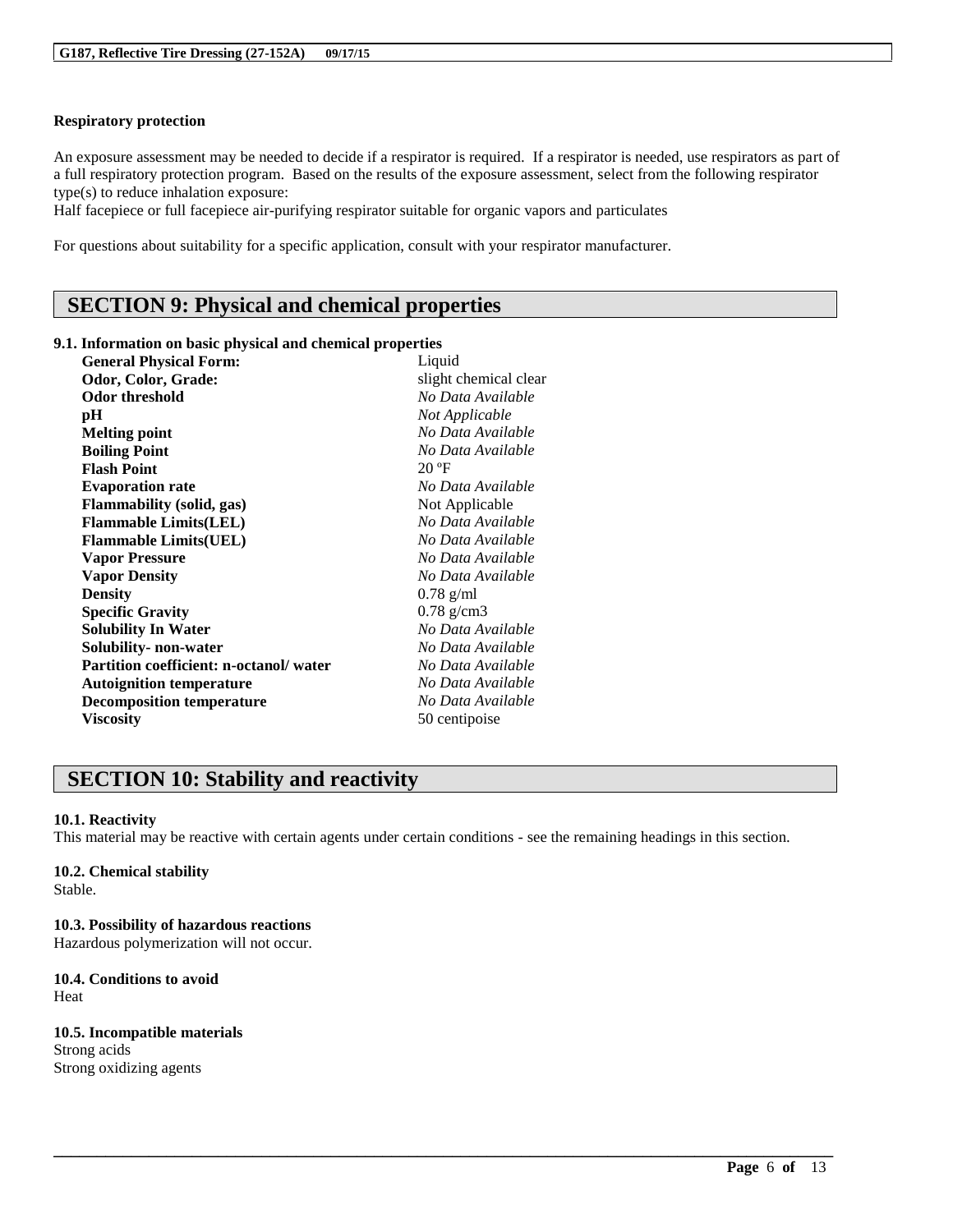#### **10.6. Hazardous decomposition products**

**Substance Condition**

None known.

# **SECTION 11: Toxicological information**

**The information below may not be consistent with the material classification in Section 2 if specific ingredient classifications are mandated by a competent authority. In addition, toxicological data on ingredients may not be reflected in the material classification and/or the signs and symptoms of exposure, because an ingredient may be present below the threshold for labeling, an ingredient may not be available for exposure, or the data may not be relevant to the material as a whole.**

**11.1. Information on Toxicological effects**

**Signs and Symptoms of Exposure**

**Based on test data and/or information on the components, this material may produce the following health effects:**

#### **Inhalation:**

May be harmful if inhaled.

Respiratory Tract Irritation: Signs/symptoms may include cough, sneezing, nasal discharge, headache, hoarseness, and nose and throat pain.

May cause additional health effects (see below).

#### **Skin Contact:**

Mild Skin Irritation: Signs/symptoms may include localized redness, swelling, itching, and dryness. Allergic Skin Reaction (non-photo induced): Signs/symptoms may include redness, swelling, blistering, and itching.

#### **Eye Contact:**

Severe Eye Irritation: Signs/symptoms may include significant redness, swelling, pain, tearing, cloudy appearance of the cornea, and impaired vision.

Sprayed material may cause eye irritation. Signs/symptoms may include redness, swelling, pain, tearing, and blurred or hazy vision.

#### **Ingestion:**

Gastrointestinal Irritation: Signs/symptoms may include abdominal pain, stomach upset, nausea, vomiting and diarrhea.

May cause additional health effects (see below).

#### **Additional Health Effects:**

#### **Single exposure may cause target organ effects:**

Central Nervous System (CNS) Depression: Signs/symptoms may include headache, dizziness, drowsiness, incoordination, nausea, slowed reaction time, slurred speech, giddiness, and unconsciousness.

#### **Carcinogenicity:**

| <b>Ingredient</b>        | CAS No.    | <b>Class Description</b>      | <b>Regulation</b>                           |
|--------------------------|------------|-------------------------------|---------------------------------------------|
| Generic: CERAMIC FIBERS  | 65997-17-3 | Grp. 2B: Possible human carc. | International Agency for Research on Cancer |
| Generic: CERAMIC FIBERS  | 65997-17-3 | Anticipated human carcinogen  | National Toxicology Program Carcinogens     |
| Generic: GLASS FILAMENTS | 65997-17-3 | Anticipated human carcinogen  | National Toxicology Program Carcinogens     |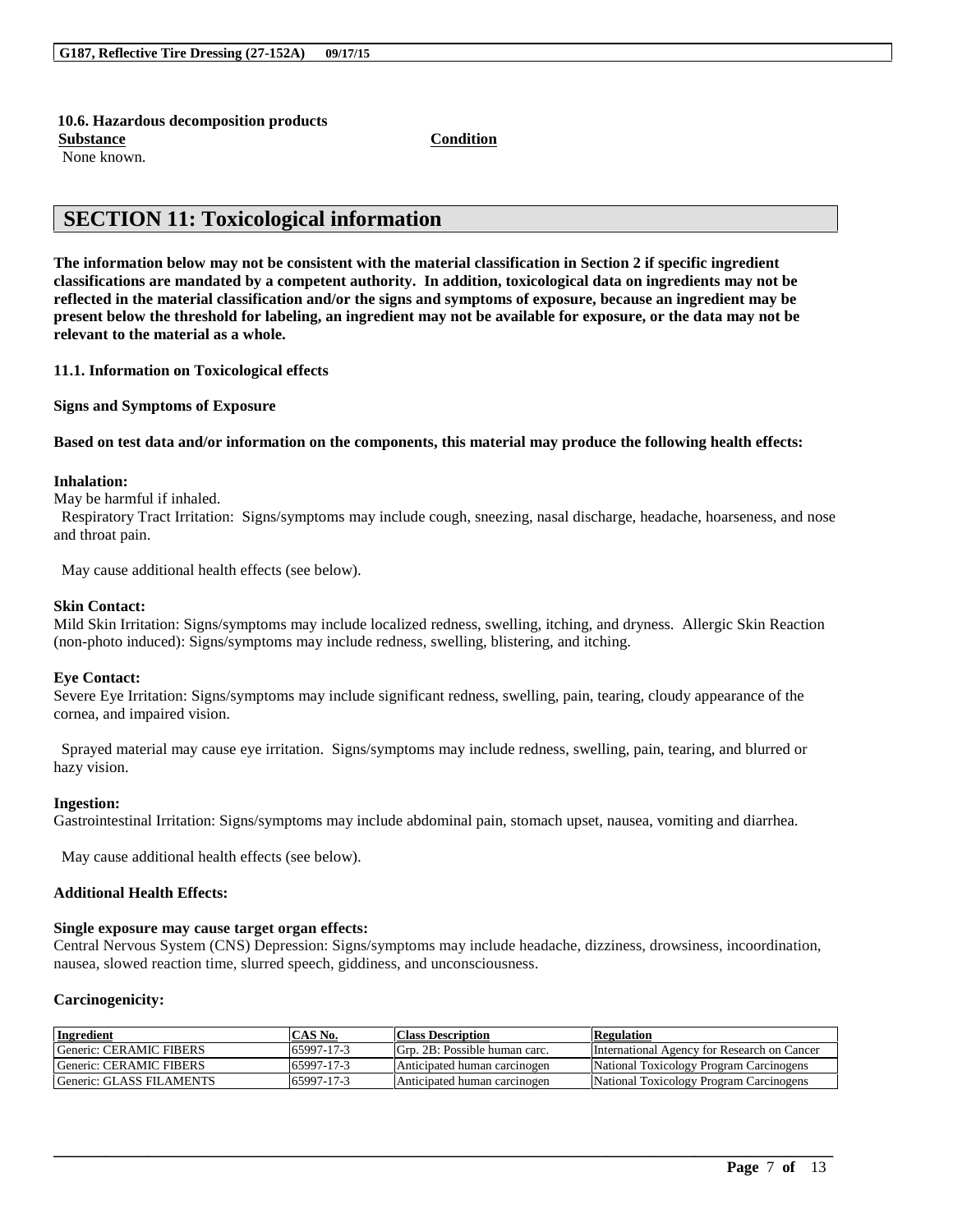### **Toxicological Data**

If a component is disclosed in section 3 but does not appear in a table below, either no data are available for that endpoint or the data are not sufficient for classification.

#### **Acute Toxicity**

| <b>Name</b>                              | Route                                 | <b>Species</b> | <b>Value</b>                                      |
|------------------------------------------|---------------------------------------|----------------|---------------------------------------------------|
| Overall product                          | Dermal                                |                | No data available; calculated $ATE > 5,000$ mg/kg |
| Overall product                          | Inhalation-<br>Vapor $(4 hr)$         |                | No data available; calculated ATE 20 - 50 mg/l    |
| Overall product                          | Ingestion                             |                | No data available; calculated $ATE > 5,000$ mg/kg |
| Methyl Acetate                           | Dermal                                | Rat            | $LD50 > 2,000$ mg/kg                              |
| Methyl Acetate                           | Inhalation-<br>Vapor (4<br>hours)     | Rat            | $LC50 > 49$ mg/l                                  |
| Methyl Acetate                           | Ingestion                             | Rat            | $LD50 > 5,000$ mg/kg                              |
| Acetone                                  | Dermal                                | Rabbit         | $LD50 > 15,688$ mg/kg                             |
| Acetone                                  | Inhalation-<br>Vapor (4<br>hours)     | Rat            | LC50 76 mg/l                                      |
| Acetone                                  | Ingestion                             | Rat            | LD50 5,800 mg/kg                                  |
| Heptane                                  | Dermal                                | Rabbit         | LD50 3,000 mg/kg                                  |
| Heptane                                  | Inhalation-<br>Vapor (4<br>hours)     | Rat            | LC50 103 mg/l                                     |
| Heptane                                  | Ingestion                             | Rat            | $LD50 > 15,000$ mg/kg                             |
| HYDROTREATED LIGHT PETROLEUM DISTILLATES | Dermal                                | Rabbit         | $LD50 > 3,160$ mg/kg                              |
| HYDROTREATED LIGHT PETROLEUM DISTILLATES | Inhalation-<br>Dust/Mist<br>(4 hours) | Rat            | $LC50 > 3$ mg/l                                   |
| HYDROTREATED LIGHT PETROLEUM DISTILLATES | Ingestion                             | Rat            | $LD50 > 5,000$ mg/kg                              |
| Hydrotreated light naphtha (petroleum)   | Dermal                                | Rabbit         | $LD50 > 3,160$ mg/kg                              |
| Hydrotreated light naphtha (petroleum)   | Inhalation-<br>Vapor (4<br>hours)     | Rat            | $LC50 > 14.7$ mg/l                                |
| Hydrotreated light naphtha (petroleum)   | Ingestion                             | Rat            | $LD50 > 5,000$ mg/kg                              |
| Oxide glass chemicals                    | Dermal                                |                | LD50 estimated to be $> 5,000$ mg/kg              |
| Oxide glass chemicals                    | Ingestion                             |                | LD50 estimated to be $2,000 - 5,000$ mg/kg        |

 $ATE = acute$  toxicity estimate

#### **Skin Corrosion/Irritation**

| <b>Species</b><br><b>Name</b>            |                        | <b>Value</b>              |
|------------------------------------------|------------------------|---------------------------|
|                                          |                        |                           |
| Methyl Acetate                           | Rabbit                 | No significant irritation |
| Acetone                                  | Mouse                  | Minimal irritation        |
| Heptane                                  | Human                  | Mild irritant             |
| HYDROTREATED LIGHT PETROLEUM DISTILLATES | Rabbit                 | Mild irritant             |
| Hydrotreated light naphtha (petroleum)   | Rabbit                 | Irritant                  |
| Oxide glass chemicals                    | Professional judgement | No significant irritation |

#### **Serious Eye Damage/Irritation**

| <b>Name</b>                              | <b>Species</b>         | <b>Value</b>              |
|------------------------------------------|------------------------|---------------------------|
|                                          |                        |                           |
| Methyl Acetate                           | Rabbit                 | Moderate irritant         |
| Acetone                                  | Rabbit                 | Severe irritant           |
| Heptane                                  | Professional judgement | Moderate irritant         |
| HYDROTREATED LIGHT PETROLEUM DISTILLATES | Rabbit                 | Mild irritant             |
| Hydrotreated light naphtha (petroleum)   | Rabbit                 | Mild irritant             |
| Oxide glass chemicals                    | Professional judgement | No significant irritation |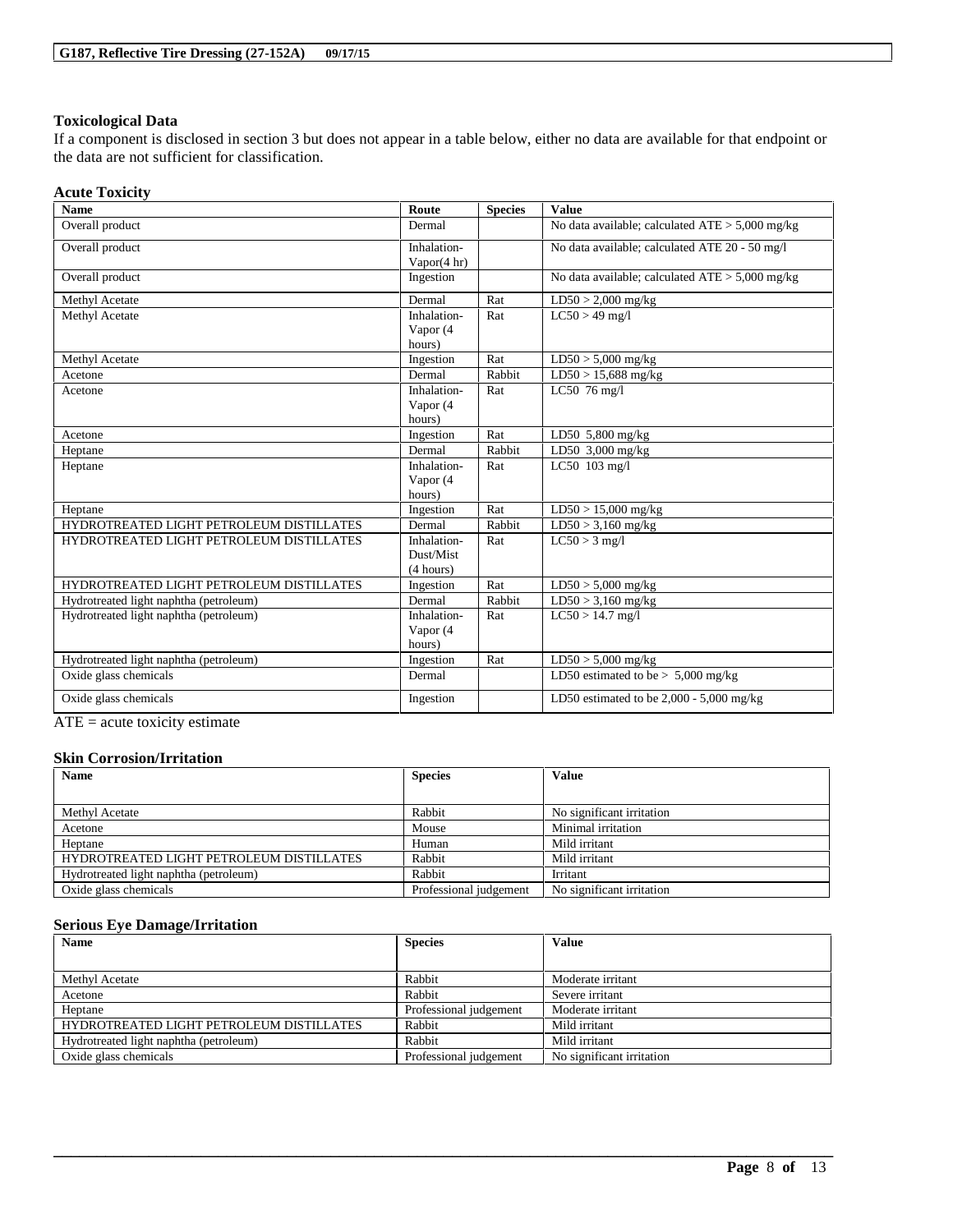### **Skin Sensitization**

| <b>Name</b>                              | <b>Species</b> | Value           |
|------------------------------------------|----------------|-----------------|
| Methyl Acetate                           | Human          | Not sensitizing |
| HYDROTREATED LIGHT PETROLEUM DISTILLATES | Guinea pig     | Not sensitizing |
| Hydrotreated light naphtha (petroleum)   | Guinea pig     | Not sensitizing |

### **Respiratory Sensitization**

For the component/components, either no data are currently available or the data are not sufficient for classification.

### **Germ Cell Mutagenicity**

| <b>Name</b>                              | Route    | <b>Value</b>                                                                    |
|------------------------------------------|----------|---------------------------------------------------------------------------------|
|                                          |          |                                                                                 |
| Methyl Acetate                           | In Vitro | Not mutagenic                                                                   |
| Methyl Acetate                           | In vivo  | Not mutagenic                                                                   |
| Acetone                                  | In vivo  | Not mutagenic                                                                   |
| Acetone                                  | In Vitro | Some positive data exist, but the data are not<br>sufficient for classification |
| Heptane                                  | In Vitro | Not mutagenic                                                                   |
| HYDROTREATED LIGHT PETROLEUM DISTILLATES | In Vitro | Not mutagenic                                                                   |
| Hydrotreated light naphtha (petroleum)   | In Vitro | Not mutagenic                                                                   |
| Oxide glass chemicals                    | In Vitro | Some positive data exist, but the data are not<br>sufficient for classification |

### **Carcinogenicity**

| <b>Name</b>                              | Route      | <b>Species</b> | <b>Value</b>                                   |
|------------------------------------------|------------|----------------|------------------------------------------------|
| Acetone                                  | Not        | Multiple       | Not carcinogenic                               |
|                                          | Specified  | animal         |                                                |
|                                          |            | species        |                                                |
| HYDROTREATED LIGHT PETROLEUM DISTILLATES | Dermal     | Mouse          | Some positive data exist, but the data are not |
|                                          |            |                | sufficient for classification                  |
| Hydrotreated light naphtha (petroleum)   | Inhalation | Mouse          | Some positive data exist, but the data are not |
|                                          |            |                | sufficient for classification                  |
| Oxide glass chemicals                    | Inhalation | Multiple       | Some positive data exist, but the data are not |
|                                          |            | animal         | sufficient for classification                  |
|                                          |            | species        |                                                |

### **Reproductive Toxicity**

### **Reproductive and/or Developmental Effects**

| <b>Name</b> | Route      | Value                                                                                                | <b>Species</b> | <b>Test Result</b>       | <b>Exposure</b>        |
|-------------|------------|------------------------------------------------------------------------------------------------------|----------------|--------------------------|------------------------|
|             |            |                                                                                                      |                |                          | <b>Duration</b>        |
| Acetone     | Ingestion  | Some positive male reproductive data<br>exist, but the data are not sufficient for<br>classification | Rat            | NOAEL 1,700<br>mg/kg/day | 13 weeks               |
| Acetone     | Inhalation | Some positive developmental data exist,<br>but the data are not sufficient for<br>classification     | Rat            | NOAEL 5.2<br>mg/1        | during<br>organogenesi |

### **Target Organ(s)**

### **Specific Target Organ Toxicity - single exposure**

| <b>Name</b>    | Route      | Target Organ(s)                      | <b>Value</b>                                                                       | <b>Species</b>         | <b>Test Result</b>            | Exposure<br><b>Duration</b> |
|----------------|------------|--------------------------------------|------------------------------------------------------------------------------------|------------------------|-------------------------------|-----------------------------|
| Methyl Acetate | Inhalation | central nervous<br>system depression | May cause drowsiness or<br>dizziness                                               | Human<br>and<br>animal | <b>NOAEL Not</b><br>available |                             |
| Methyl Acetate | Inhalation | respiratory irritation               | May cause respiratory irritation                                                   | Human<br>and<br>animal | <b>NOAEL Not</b><br>available |                             |
| Methyl Acetate | Inhalation | blindness                            | Some positive data exist, but the<br>data are not sufficient for<br>classification |                        | <b>NOAEL Not</b><br>available |                             |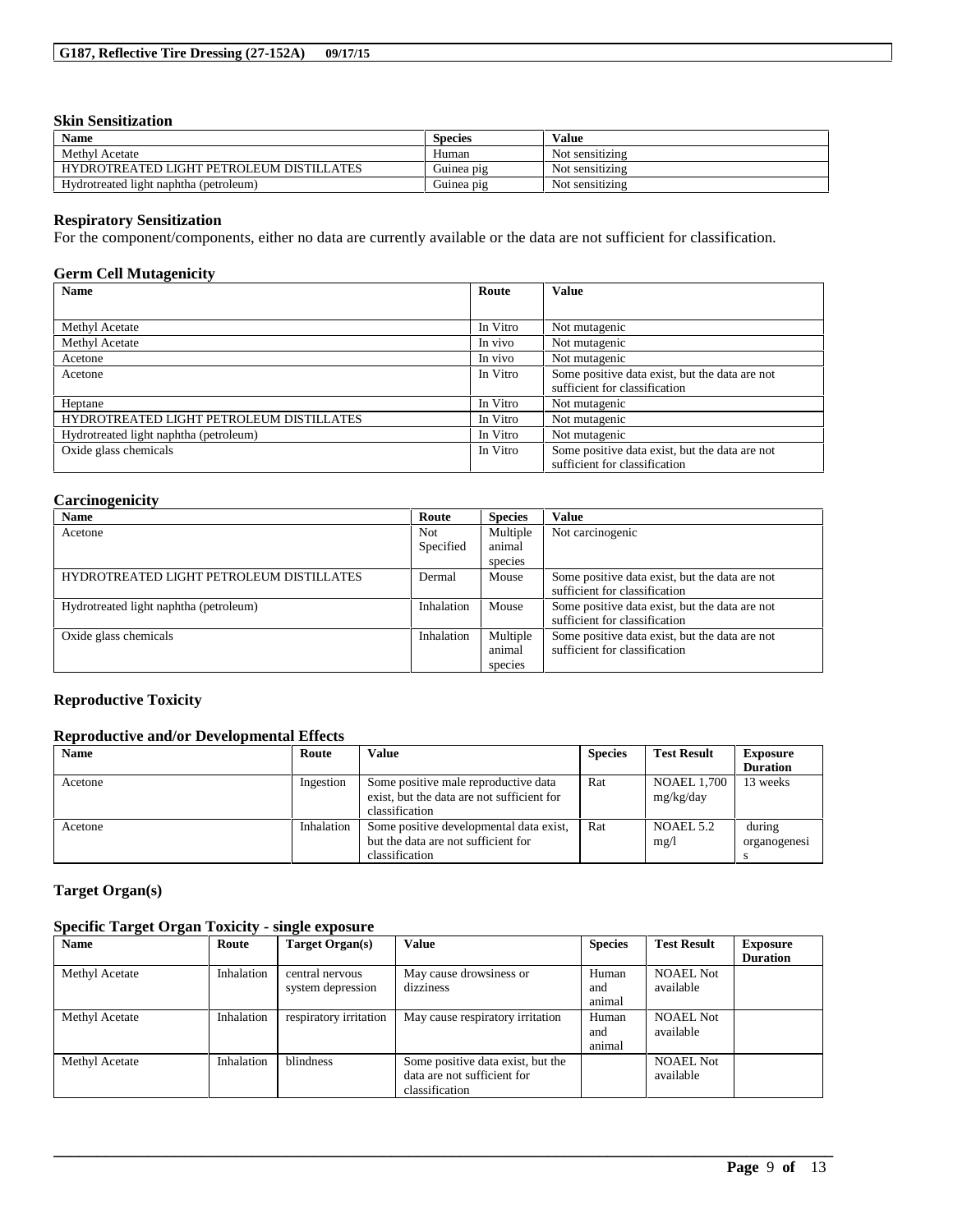| Methyl Acetate             | Ingestion  | central nervous        | May cause drowsiness or           |           | <b>NOAEL Not</b>  |              |
|----------------------------|------------|------------------------|-----------------------------------|-----------|-------------------|--------------|
|                            |            | system depression      | dizziness                         |           | available         |              |
| Acetone                    | Inhalation | central nervous        | May cause drowsiness or           | Human     | <b>NOAEL Not</b>  |              |
|                            |            | system depression      | dizziness                         |           | available         |              |
| Acetone                    | Inhalation | respiratory irritation | Some positive data exist, but the | Human     | <b>NOAEL Not</b>  |              |
|                            |            |                        | data are not sufficient for       |           | available         |              |
|                            |            |                        | classification                    |           |                   |              |
| Acetone                    | Inhalation | immune system          | Some positive data exist, but the | Human     | <b>NOAEL 1.19</b> | 6 hours      |
|                            |            |                        | data are not sufficient for       |           | mg/1              |              |
|                            |            |                        | classification                    |           |                   |              |
| Acetone                    | Inhalation | liver                  | Some positive data exist, but the | Guinea    | <b>NOAEL Not</b>  |              |
|                            |            |                        | data are not sufficient for       | pig       | available         |              |
|                            |            |                        | classification                    |           |                   |              |
| Acetone                    | Ingestion  | central nervous        | May cause drowsiness or           | Human     | <b>NOAEL Not</b>  | poisoning    |
|                            |            | system depression      | dizziness                         |           | available         | and/or abuse |
| Heptane                    | Inhalation | central nervous        | May cause drowsiness or           | Human     | <b>NOAEL Not</b>  |              |
|                            |            | system depression      | dizziness                         |           | available         |              |
| Heptane                    | Inhalation | respiratory irritation | Some positive data exist, but the | Human     | <b>NOAEL Not</b>  |              |
|                            |            |                        | data are not sufficient for       |           | available         |              |
|                            |            |                        | classification                    |           |                   |              |
| Heptane                    | Ingestion  | central nervous        | May cause drowsiness or           | Human     | <b>NOAEL Not</b>  |              |
|                            |            | system depression      | dizziness                         |           | available         |              |
| <b>HYDROTREATED</b>        | Inhalation | central nervous        | May cause drowsiness or           | Human     | <b>NOAEL Not</b>  |              |
| LIGHT PETROLEUM            |            | system depression      | dizziness                         | and       | available         |              |
| <b>DISTILLATES</b>         |            |                        |                                   | animal    |                   |              |
| <b>HYDROTREATED</b>        | Inhalation | respiratory irritation | Some positive data exist, but the |           | <b>NOAEL Not</b>  |              |
| <b>LIGHT PETROLEUM</b>     |            |                        | data are not sufficient for       |           | available         |              |
| <b>DISTILLATES</b>         |            |                        | classification                    |           |                   |              |
| <b>HYDROTREATED</b>        | Ingestion  | central nervous        | May cause drowsiness or           | Professio | <b>NOAEL</b>      |              |
| LIGHT PETROLEUM            |            | system depression      | dizziness                         | nal       | Notavailable      |              |
| <b>DISTILLATES</b>         |            |                        |                                   | judgeme   |                   |              |
|                            |            |                        |                                   | nt        |                   |              |
| Hydrotreated light naphtha | Inhalation | central nervous        | May cause drowsiness or           | Human     | <b>NOAEL Not</b>  |              |
| (petroleum)                |            | system depression      | dizziness                         | and       | available         |              |
|                            |            |                        |                                   | animal    |                   |              |
| Hydrotreated light naphtha | Inhalation | respiratory irritation | Some positive data exist, but the |           | <b>NOAEL Not</b>  |              |
| (petroleum)                |            |                        | data are not sufficient for       |           | available         |              |
|                            |            |                        | classification                    |           |                   |              |
| Hydrotreated light naphtha | Ingestion  | central nervous        | May cause drowsiness or           | Professio | <b>NOAEL Not</b>  |              |
| (petroleum)                |            | system depression      | dizziness                         | nal       | available         |              |
|                            |            |                        |                                   | judgeme   |                   |              |
|                            |            |                        |                                   | nt        |                   |              |
|                            |            |                        |                                   |           |                   |              |

# **Specific Target Organ Toxicity - repeated exposure**

| <b>Name</b>    | Route      | Target Organ(s)                                                                                      | <b>Value</b>                                                                       | <b>Species</b> | <b>Test Result</b>            | <b>Exposure</b><br><b>Duration</b> |
|----------------|------------|------------------------------------------------------------------------------------------------------|------------------------------------------------------------------------------------|----------------|-------------------------------|------------------------------------|
| Methyl Acetate | Inhalation | respiratory system                                                                                   | Some positive data exist, but the<br>data are not sufficient for<br>classification | Rat            | <b>NOAEL 1.1</b><br>mg/l      | 28 days                            |
| Methyl Acetate | Inhalation | endocrine system<br>hematopoietic<br>system   liver  <br>immune system  <br>kidney and/or<br>bladder | Some positive data exist, but the<br>data are not sufficient for<br>classification | Rat            | NOAEL <sub>6.1</sub><br>mg/1  | 28 days                            |
| Acetone        | Dermal     | eyes                                                                                                 | Some positive data exist, but the<br>data are not sufficient for<br>classification | Guinea<br>pig  | <b>NOAEL Not</b><br>available | 3 weeks                            |
| Acetone        | Inhalation | hematopoietic<br>system                                                                              | Some positive data exist, but the<br>data are not sufficient for<br>classification | Human          | <b>NOAEL 3</b><br>mg/1        | 6 weeks                            |
| Acetone        | Inhalation | immune system                                                                                        | Some positive data exist, but the<br>data are not sufficient for<br>classification | Human          | <b>NOAEL 1.19</b><br>mg/l     | 6 days                             |
| Acetone        | Inhalation | kidney and/or<br>bladder                                                                             | Some positive data exist, but the<br>data are not sufficient for<br>classification | Guinea<br>pig  | <b>NOAEL 119</b><br>mg/l      | not available                      |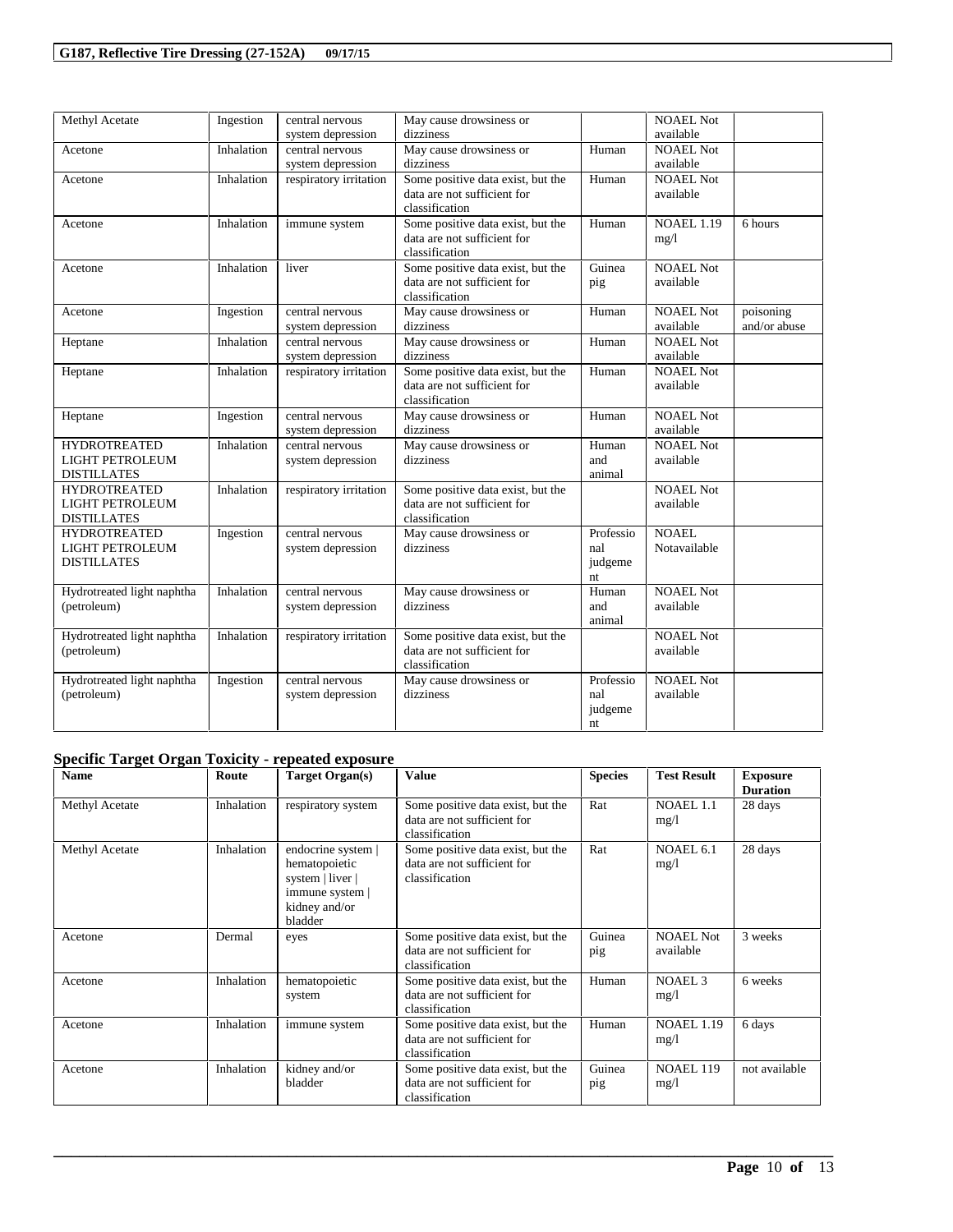| Acetone               | Inhalation | heart   liver                                        | All data are negative                                                              | Rat   | <b>NOAEL 45</b><br>mg/l             | 8 weeks                  |
|-----------------------|------------|------------------------------------------------------|------------------------------------------------------------------------------------|-------|-------------------------------------|--------------------------|
| Acetone               | Ingestion  | kidney and/or<br>bladder                             | Some positive data exist, but the<br>data are not sufficient for<br>classification | Rat   | <b>NOAEL 900</b><br>mg/kg/day       | 13 weeks                 |
| Acetone               | Ingestion  | heart                                                | Some positive data exist, but the<br>data are not sufficient for<br>classification | Rat   | <b>NOAEL</b><br>2,500<br>mg/kg/day  | 13 weeks                 |
| Acetone               | Ingestion  | hematopoietic<br>system                              | Some positive data exist, but the<br>data are not sufficient for<br>classification | Rat   | <b>NOAEL 200</b><br>mg/kg/day       | 13 weeks                 |
| Acetone               | Ingestion  | liver                                                | Some positive data exist, but the<br>data are not sufficient for<br>classification | Mouse | NOAEL.<br>3.896<br>mg/kg/day        | 14 days                  |
| Acetone               | Ingestion  | eyes                                                 | All data are negative                                                              | Rat   | NOAEL.<br>3.400<br>mg/kg/day        | 13 weeks                 |
| Acetone               | Ingestion  | respiratory system                                   | All data are negative                                                              | Rat   | <b>NOAEL</b><br>2,500<br>mg/kg/day  | 13 weeks                 |
| Acetone               | Ingestion  | muscles                                              | All data are negative                                                              | Rat   | NOAEL.<br>$2,500$ mg/kg             | 13 weeks                 |
| Acetone               | Ingestion  | skin   bone, teeth,<br>nails, and/or hair            | All data are negative                                                              | Mouse | <b>NOAEL</b><br>11.298<br>mg/kg/day | 13 weeks                 |
| Heptane               | Inhalation | liver   nervous<br>system   kidney<br>and/or bladder | All data are negative                                                              | Rat   | NOAEL <sub>12</sub><br>mg/1         | 26 weeks                 |
| Oxide glass chemicals | Inhalation | respiratory system                                   | Some positive data exist, but the<br>data are not sufficient for<br>classification | Human | NOAEL not<br>available              | occupational<br>exposure |

#### **Aspiration Hazard**

| <b>Name</b>                                              | Value             |
|----------------------------------------------------------|-------------------|
| Heptane                                                  | Aspiration hazard |
| HYDROTREATED LIGHT PETROLEUM<br>' DISTILL<br><b>ATES</b> | Aspiration hazard |
| Hydrotreated light naphtha (petroleum)                   | Aspiration hazard |

**Please contact the address or phone number listed on the first page of the SDS for additional toxicological information on this material and/or its components.**

# **SECTION 12: Ecological information**

#### **Ecotoxicological information**

Please contact the address or phone number listed on the first page of the SDS for additional ecotoxicological information on this material and/or its components.

#### **Chemical fate information**

Please contact the address or phone number listed on the first page of the SDS for additional chemical fate information on this material and/or its components.

\_\_\_\_\_\_\_\_\_\_\_\_\_\_\_\_\_\_\_\_\_\_\_\_\_\_\_\_\_\_\_\_\_\_\_\_\_\_\_\_\_\_\_\_\_\_\_\_\_\_\_\_\_\_\_\_\_\_\_\_\_\_\_\_\_\_\_\_\_\_\_\_\_\_\_\_\_\_\_\_\_\_\_\_\_\_\_\_\_\_

# **SECTION 13: Disposal considerations**

### **13.1. Disposal methods**

Dispose of contents/ container in accordance with the local/regional/national/international regulations.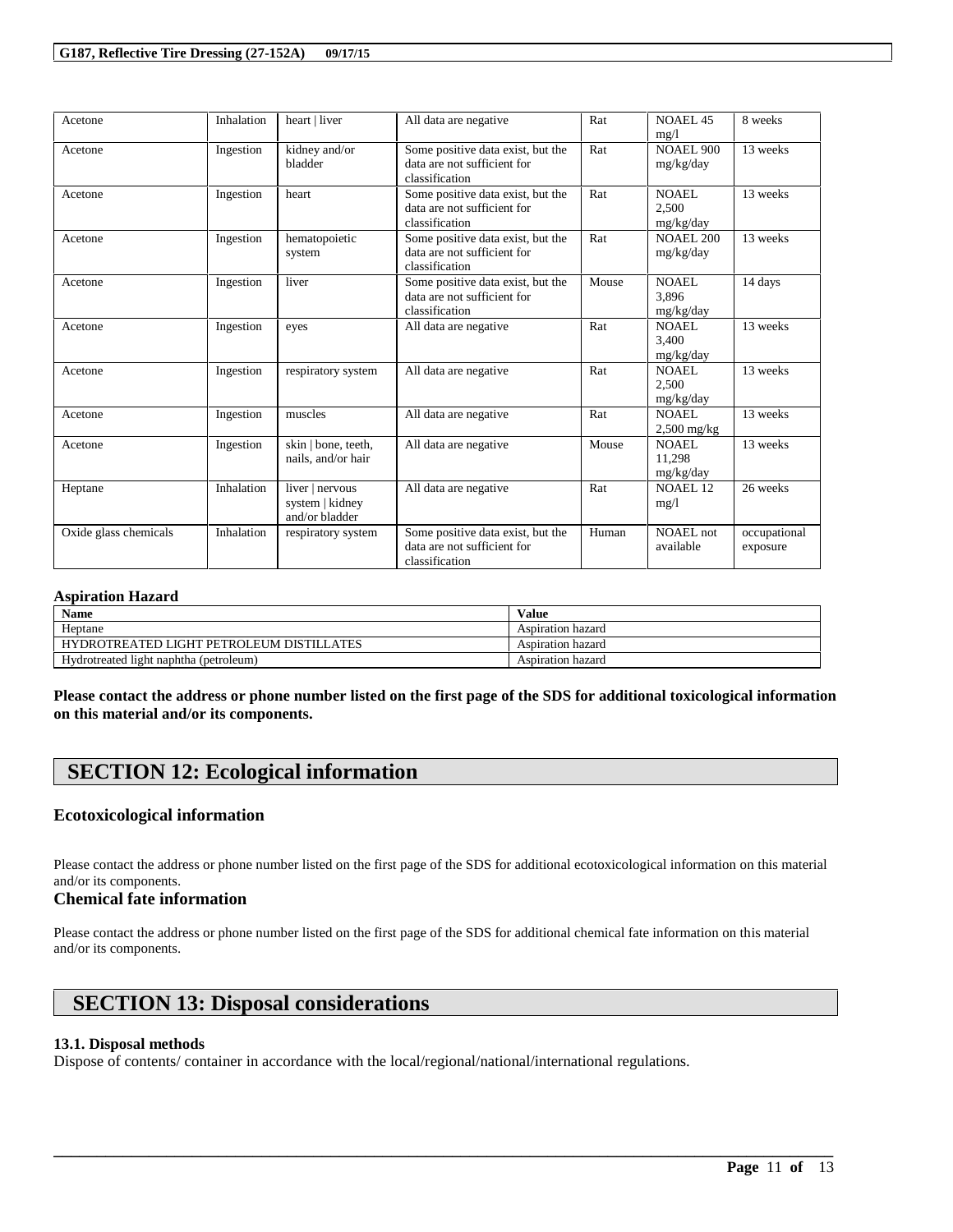Incinerate in a permitted waste incineration facility. Facility must be capable of handling aerosol cans. As a disposal alternative, utilize an acceptable permitted waste disposal facility. Empty drums/barrels/containers used for transporting and handling hazardous chemicals (chemical substances/mixtures/preparations classified as Hazardous as per applicable regulations) shall be considered, stored, treated & disposed of as hazardous wastes unless otherwise defined by applicable waste regulations. Consult with the respective regulating authorities to determine the available treatment and disposal facilities.

### **SECTION 14: Transport Information DOTG:**

LIMITED QUANTITY

### **DOTW:**

UN1950, AEROSOLS, 2.1, LIMITED QUANTITY

## **IATA:**

UN 1950, AEROSOLS, FLAMMABLE, 2.1

### **IMO:**

UN 1950, AEROSOLS, FLAMMABLE, 2.1, LIMITED QUANTITY

Please contact the emergency numbers listed on the first page of the MSDS for Transportation Information for this material.

# **SECTION 15: Regulatory information**

### **15.1. US Federal Regulations**

Contact manufacturer for more information **311/312 Hazard Categories:**

Fire Hazard - Yes Pressure Hazard - Yes Reactivity Hazard - No Immediate Hazard - Yes Delayed Hazard - No

### **15.2. State Regulations**

Contact manufacturer for more information

**15.3. Chemical Inventories**The components of this product are in compliance with the chemical notification requirements of TSCA.

Contact manufacturer for more information

### **15.4. International Regulations**

Contact manufacturer for more information

**This SDS has been prepared to meet the U.S. OSHA Hazard Communication Standard, 29 CFR 1910.1200.**

# **SECTION 16: Other information**

### **NFPA Hazard Classification**

**Health:** 2 **Flammability:** 4 **Instability:** 0 **Special Hazards:** None

National Fire Protection Association (NFPA) hazard ratings are designed for use by emergency response personnel to address the hazards that are presented by short-term, acute exposure to a material under conditions of fire, spill, or similar emergencies. Hazard ratings are primarily based on the inherent physical and toxic properties of the material but also include the toxic properties of combustion or decomposition products that are known to be generated in significant quantities.